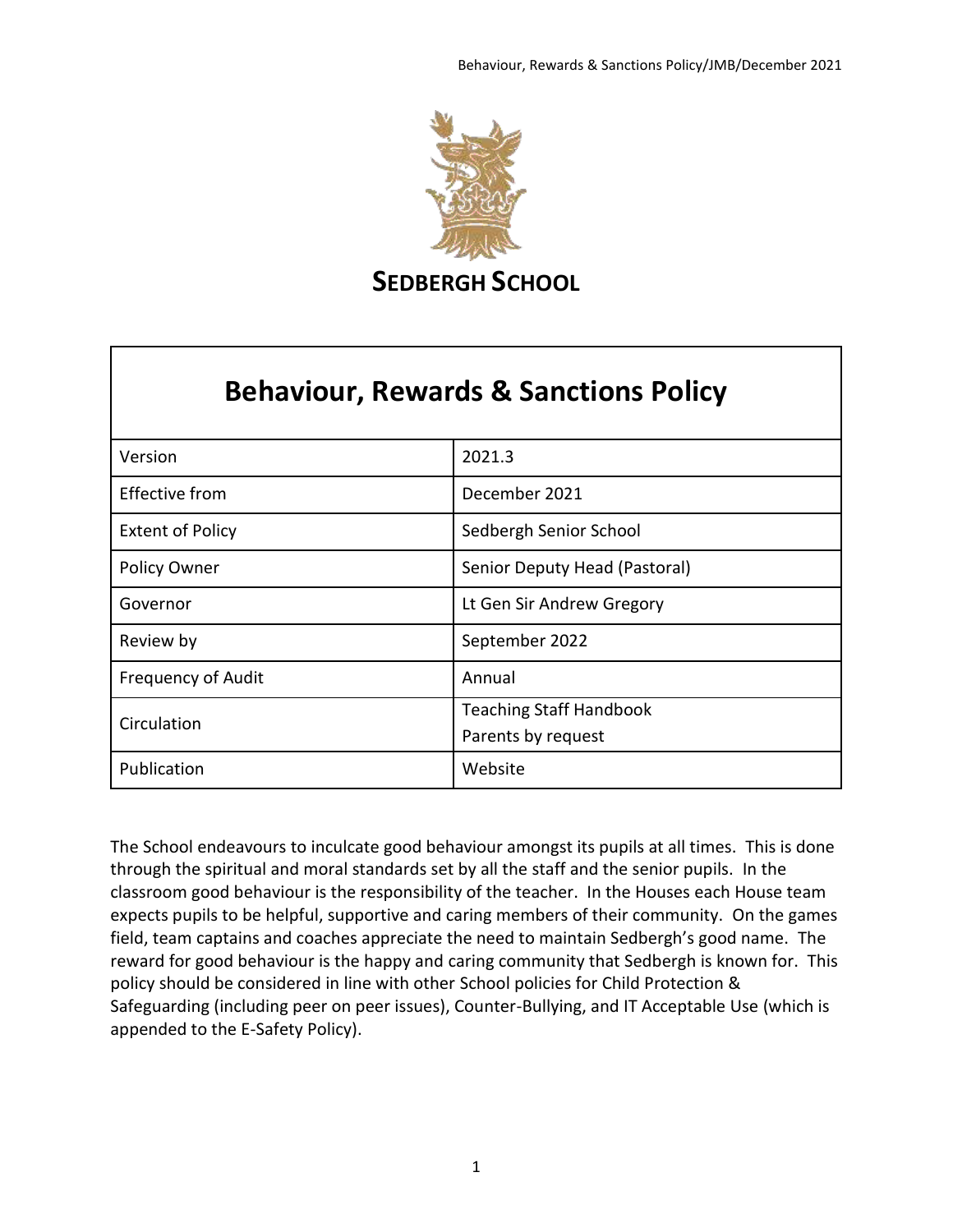The School is a community based on:-

- trust
- honesty
- high expectations of behaviour
- high standards of achievement both in and out of the classroom
- good manners and courtesy
- care, concern and consideration for others
- selflessness
- the appreciation of diversity
- total commitment to its Counter Bullying Policy and Safeguarding Children Policy

#### **Rewards**

Pupils at Sedbergh are rewarded for their good behaviour and academic or extra-curricular endeavour in a variety of ways:

- Teachers may award **academic merits** for work that illustrates commendable academic effort or attainment.
- Teachers may award **service merits** for exceptional helpfulness or service to the School.
- The award of **merits** is announced daily in Houses at evening roll call.
- There is also a **whole School merit competition** for which both cumulative and individual totals are published weekly.
- **Colours** for academic, sporting and cultural activities are awarded throughout the School year.
- **Average effort grades** from School reports are published after each report cycle and those pupils with the best effort grades are widely acknowledged throughout the School.
- Throughout each week, Houses acknowledge all manner of successes in **full House meetings.**

#### **Higher Rewards**

- Heads of year hold **year group assemblies** following the publication of each report, during which achievement and endeavour is both acknowledged and rewarded in front of the year group.
- Immediately after each report cycle, Heads of Year forward names to the Senior Deputy Head (Pastoral) of the most deserving pupils from that cycle. These pupils are invited to a **Commendation Lunch** in Queen's Hall with the Headmaster and senior staff.
- In full School **assembly** every Monday, the Headmaster will reward individual pupils and groups or teams for their achievements, by ensuring they have the School's recognition and applause.

#### **Sanctions**

Sanctions are explained to all new staff and pupils with the intention that they are applied consistently and transparently. In all instances an attempt is made to understand why pupils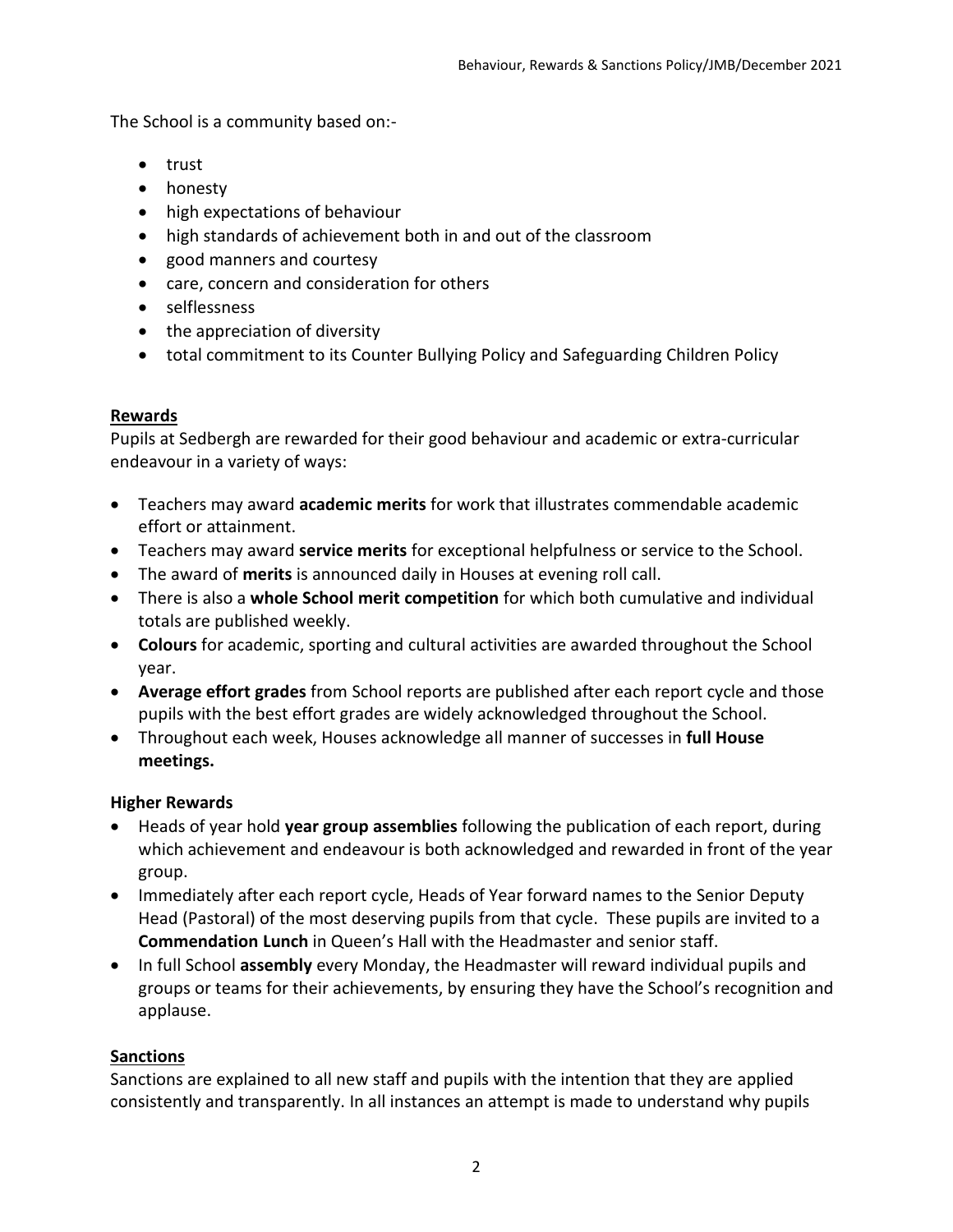behave in certain ways and appropriate support is offered to anyone affected by poor behaviour. Tutors, Housemasters and Housemistresses will endeavour to guide pupils to strive for the highest standards of behaviour and thus avoid sanctions wherever possible.

- Teachers may raise an **academic concern** for poor or incomplete prep, or if a pupil is struggling to some degree in class. These carry no sanction but are simply to raise awareness.
- Pupils who are recorded as **late to lessons** and have no valid reason, will be asked to present themselves to the staff in charge of **Academic Detention** the following morning at 7.30am. If they forget, they will be placed in Academic Detention for the following morning.
- For poor appearance, improper behaviour or for being ill-equipped to learn, pupils may receive **endorsements** from their teachers.
- A culpable failure to complete prep, the repeated submission of poor prep or a culpable failure to prepare for a test, will result in the pupil being placed in a **morning academic detention.** These detentions take place from 7.30am to 8.00am and are staffed by senior members of staff. Pupils who fail to attend **academic detention** a second time and without a valid reason will be placed in the next **Saturday night Detention.**
- Any sanctions are discussed with pupils daily at evening roll call.

# **Support**

Tutors will routinely monitor all rewards and sanctions and discuss these with their tutees throughout each week. Tutors may then request additional support where appropriate whereby Heads of Year may then intervene by placing a pupil on academic or behavioural report. This process will usually last a week and will require pupils to meet daily throughout that week to discuss their progress with their Head of Year. Pupils on academic or behavioural report will also attend support sessions on Wednesday or Thursday afternoons with their Head of Year.

#### **Higher sanctions**

If issues are serious or endorsements accumulate, a member of SMT may also wish to discuss these incidents with the pupils. In such circumstances, the member of SMT, will consistently apply sanctions (i) or (ii) from the following list, or recommend sanctions (iii) to (v) to the Headmaster.

- **(i) Saturday night detention**  Supervised silent study in uniform from 7.30pm until 9pm (years 9 & 10) or 7.30pm until 10pm (years 11-13). **(ii) Deputy Head's gating**
- Daily meetings with the Senior Deputy Head (Pastoral) whilst also House gated. **(iii) Headmaster's gating**  Daily meetings with the Senior Deputy Head (Pastoral) whilst suspended from all activities bar lessons and Chapel.

#### **(iv) Suspension**

Temporary removal from School.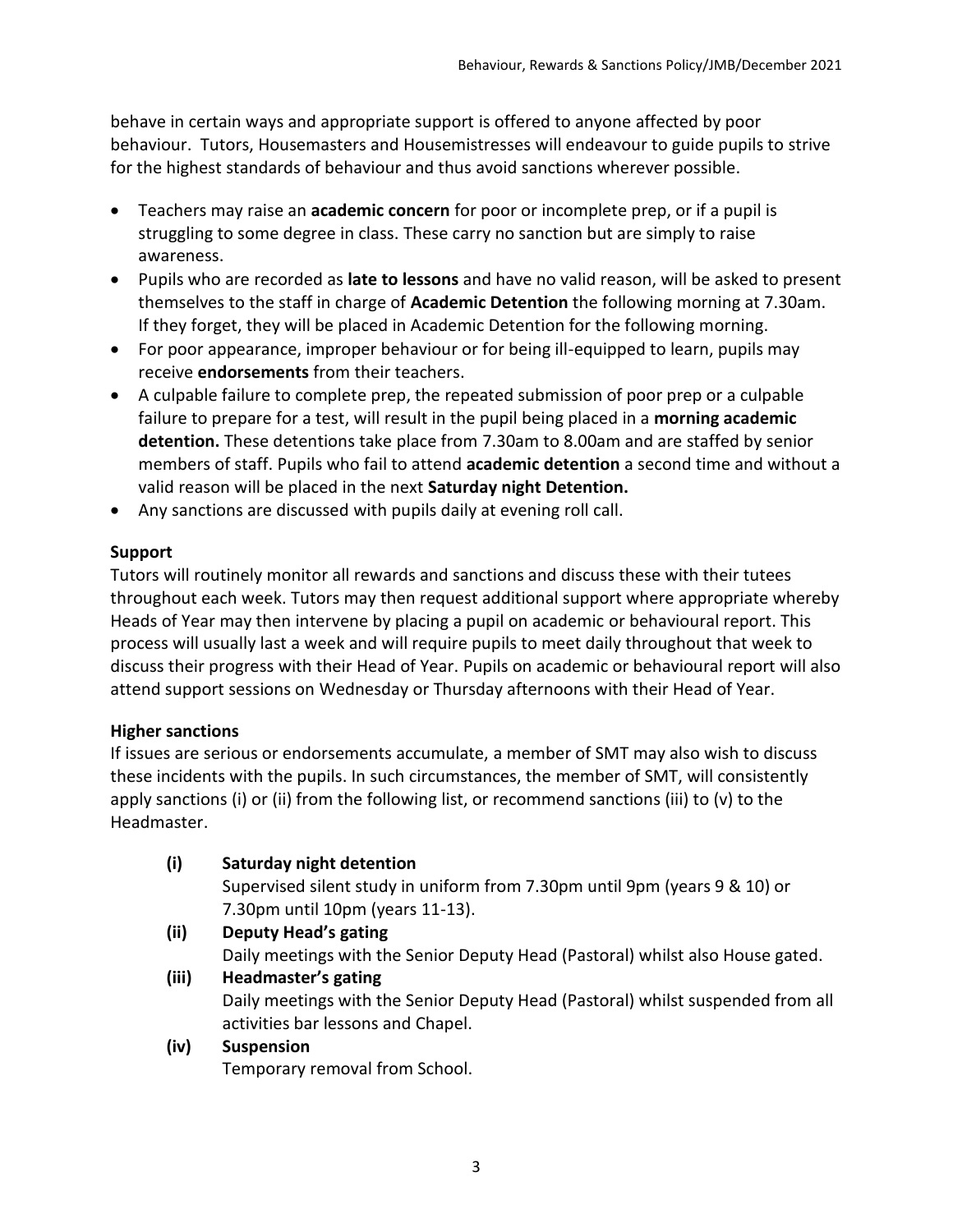# **(v) Exclusion**

Permanent removal from School.

- Housemasters and Housemistresses will inform parents of the incidence and reasons for the level (i) or (ii) sanctions above.
- The Headmaster's office will inform parents of the incidence and reasons for level (iii) sanctions or above as soon as is reasonably possible.

# **Other**

- The School has zero tolerance of any abusive behaviours and all allegations of sexual violence, sexual harm, racial, gender, or online abuse will be investigated by a member of SMT. If found guilty, perpetrators may be suspended or excluded from School.
- Any incident involving bullying, or drinking/supply of spirits is likely to result in suspension from School as a minimum sanction. Similarly, any pupil found to be vaping may be asked to take a drugs test and repeat offenders, or those who supply vaping equipment, are likely to be suspended from School.
- Housemasters/mistresses or members of SMT may decide to House gate a pupil for a defined period.
- Prefects have a range of sanctions at their disposal, as issued to Housemasters/mistresses and Prefects by the Senior Deputy Head (Pastoral). These may be adapted at the discretion of the Housemasters/mistresses and sanctioned by any member of SMT. Senior pupils must record sanctions given in the House.
- On the rare occasion when a pupil's behaviour has not been acceptable a contract might be drawn up between the pupil, parents and the School.

Further information can be found from the following DfE guidance:

[https://www.gov.uk/government/uploads/system/uploads/attachment\\_data/file/488034/Beha](https://www.gov.uk/government/uploads/system/uploads/attachment_data/file/488034/Behaviour_and_Discipline_in_Schools_-_A_guide_for_headteachers_and_School_Staff.pdf) viour and Discipline in Schools - A guide for headteachers and School Staff.pdf

The School's policies on behaviour and discipline, current at the time and published on the School website, apply to all pupils at the School and at all times;

- when the Pupil is in or at school (including when engaged in online or remote learning)
- representing the school or wearing School uniform
- travelling to or from School
- on School-organised trips or associated with the school at any time.

The policies shall also apply at all times and places in circumstances where failing to apply this policy may affect the health, safety or wellbeing of a member of the School community or a member of the public, have repercussions for the orderly running of the School or bring the School into disrepute.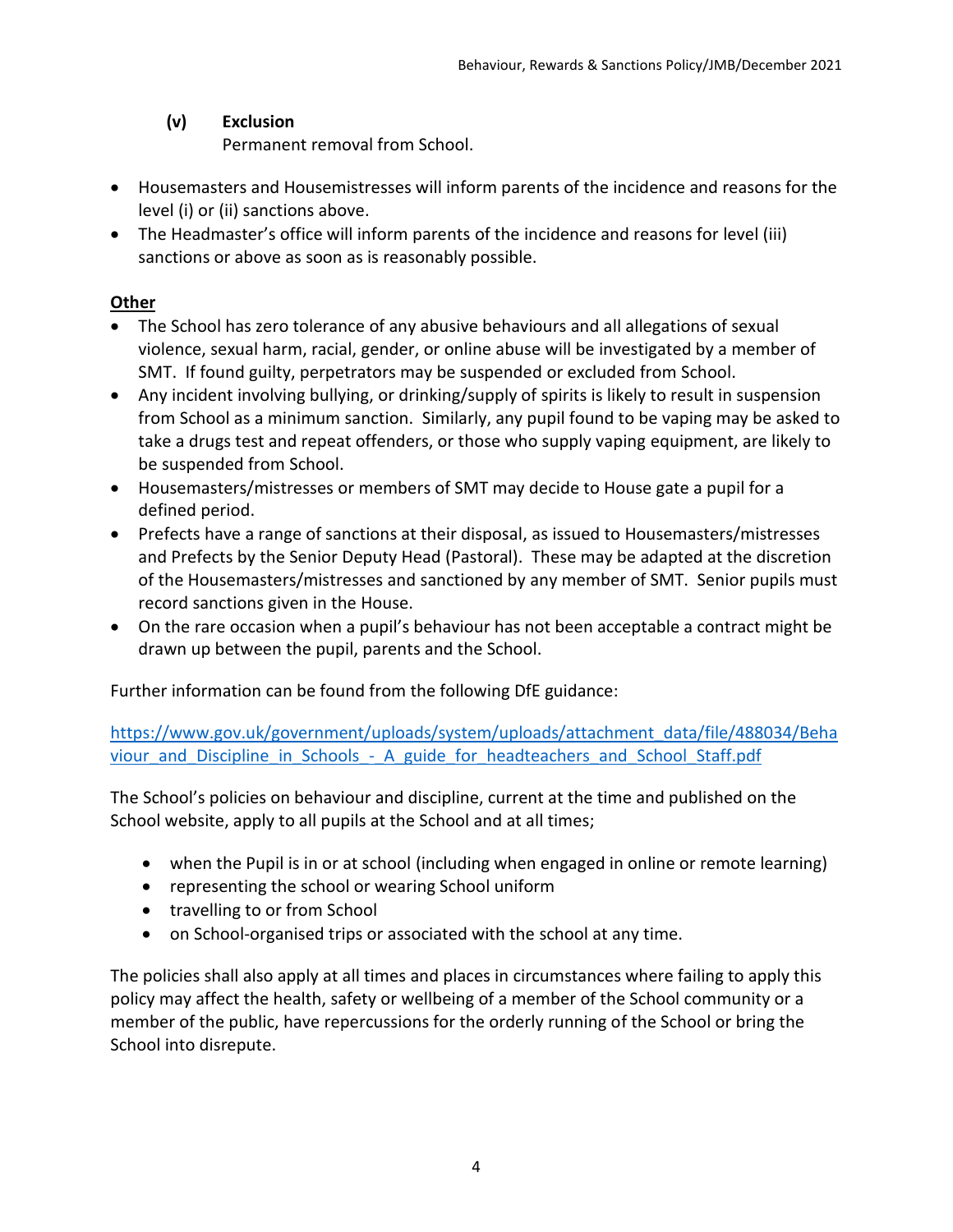# **Searching & confiscation**

Sedbergh School adheres to the following guidance which is outlined below:

[https://assets.publishing.service.gov.uk/government/uploads/system/uploads/attachment\\_dat](https://assets.publishing.service.gov.uk/government/uploads/system/uploads/attachment_data/file/674416/Searching_screening_and_confiscation.pdf) a/file/674416/Searching screening and confiscation.pdf

# **Searching**

- School staff can search a pupil for any item if the pupil agrees.
- The Headmaster and staff authorised by the Headmaster have a statutory power to search pupils or their possessions, without consent, where they have reasonable grounds for suspecting that the pupil may have a prohibited item. Prohibited items are:
	- knives or weapons
	- alcohol
	- illegal drugs
	- stolen items
	- tobacco, cigarette papers or any vaping equipment
	- fireworks
	- pornographic images
	- any article that the member of staff reasonably suspects has been, or is likely to be, used to commit an offence, or to cause personal injury to, or damage to the property of, any person (including the pupil).

#### **Confiscation**

School staff can seize any prohibited item found as a result of a search. They can also seize any item, however found, which they consider harmful or detrimental to School discipline.

#### **The use of reasonable force**

Sedbergh School adheres to the following guidance which is outlined below:

[https://www.gov.uk/government/uploads/system/uploads/attachment\\_data/file/444051/Use\\_](https://www.gov.uk/government/uploads/system/uploads/attachment_data/file/444051/Use_of_reasonable_force_advice_Reviewed_July_2015.pdf) of reasonable force advice Reviewed July 2015.pdf

# **What is reasonable force?**

- 1. The term 'reasonable force' covers the broad range of actions used by most teachers at some point in their career that involve a degree of physical contact with pupils.
- 2. Force is usually used either to control or restrain. This can range from guiding a pupil to safety by the arm through to more extreme circumstances such as breaking up a fight or where a pupil needs to be restrained to prevent violence or injury.
- 3. 'Reasonable in the circumstances' means using no more force than is needed.
- 4. As mentioned above, schools generally use force to control pupils and to restrain them. Control means either passive physical contact, such as standing between pupils or blocking a pupil's path, or active physical contact such as leading a pupil by the arm out of a classroom.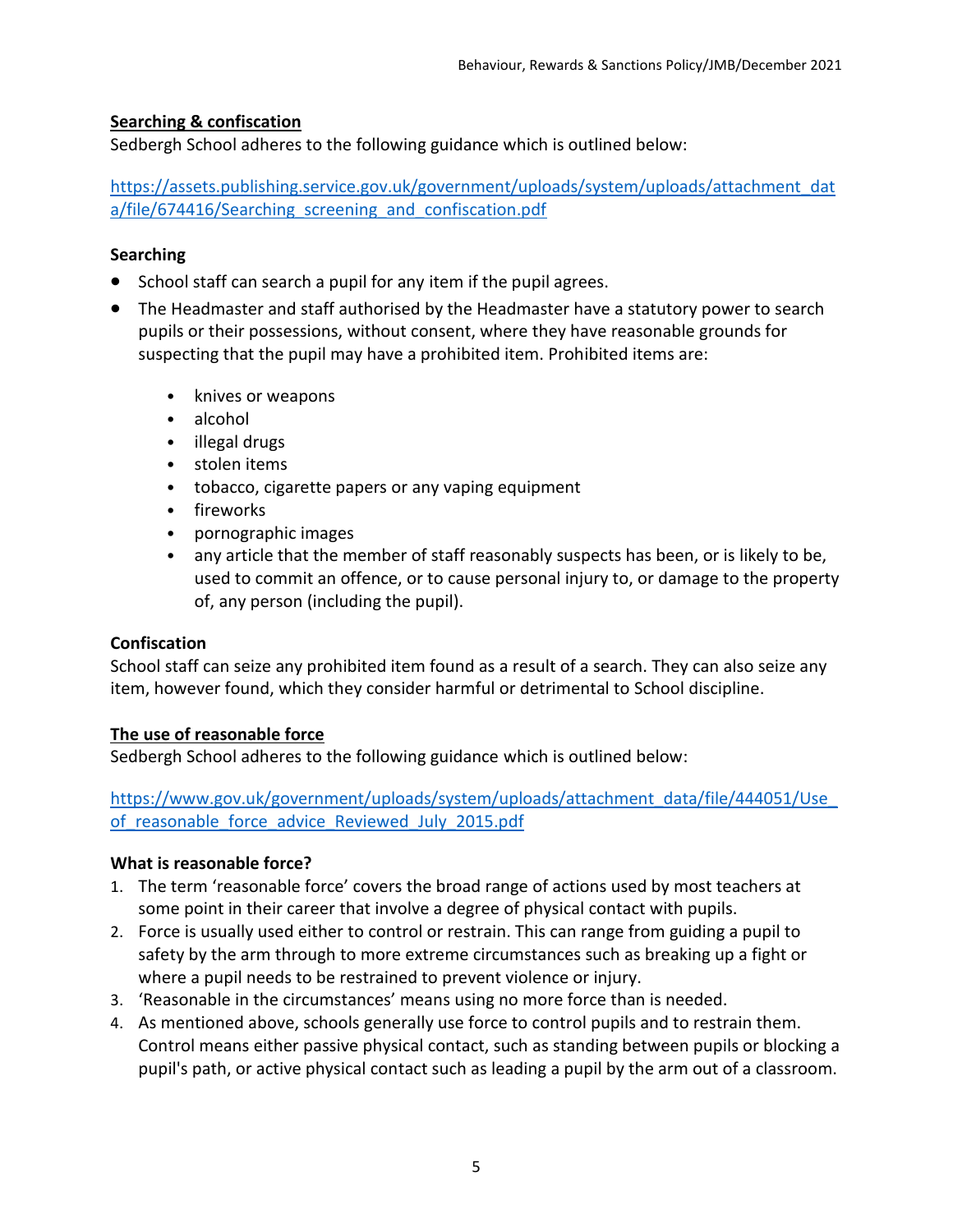- 5. Restraint means to hold back physically or to bring a pupil under control. It is typically used in more extreme circumstances, for example when two pupils are fighting and refuse to separate without physical intervention.
- 6. School staff should always try to avoid acting in a way that might cause injury, but in extreme cases it may not always be possible to avoid injuring the pupil.

#### **Who can use reasonable force?**

- All members of School staff have a legal power to use reasonable force.
- This power applies to any member of staff at the School. It can also apply to people whom the Headmaster has temporarily put in charge of pupils such as unpaid volunteers or parents accompanying pupils on a School-organised visit.

#### **When can reasonable force be used?**

- Reasonable force can be used to prevent pupils from hurting themselves or others, from damaging property, or from causing disorder.
- In a school, force is used for two main purposes to control pupils or to restrain them.
- The decision on whether or not to physically intervene is down to the professional judgement of the staff member concerned and should always depend on the individual circumstances.

The following list is not exhaustive but provides some examples of situations where reasonable force can and cannot be used.

# **Schools can use reasonable force to:**

- remove disruptive children from the classroom where they have refused to follow an instruction to do so;
- prevent a pupil behaving in a way that disrupts a school event or a school trip or visit;
- prevent a pupil leaving the classroom where allowing the pupil to leave would risk their safety or lead to behaviour that disrupts the behaviour of others;
- prevent a pupil from attacking a member of staff or another pupil, or to stop a fight in the playground;
- restrain a pupil at risk of harming themselves through physical outbursts.

# **Schools cannot use force as a punishment – it is always unlawful to use force as a punishment. All forms of corporal punishment are not allowed under any circumstances.**

An immediate, detailed written report should be made of any incident involving the use of force as soon as practical after the incident has taken place and forwarded to the Senior Deputy Head (Pastoral) for inclusion in the "Incidences of the Use of Reasonable Force" book.

Dr J M Burns Senior Deputy Head (Pastoral) December 2021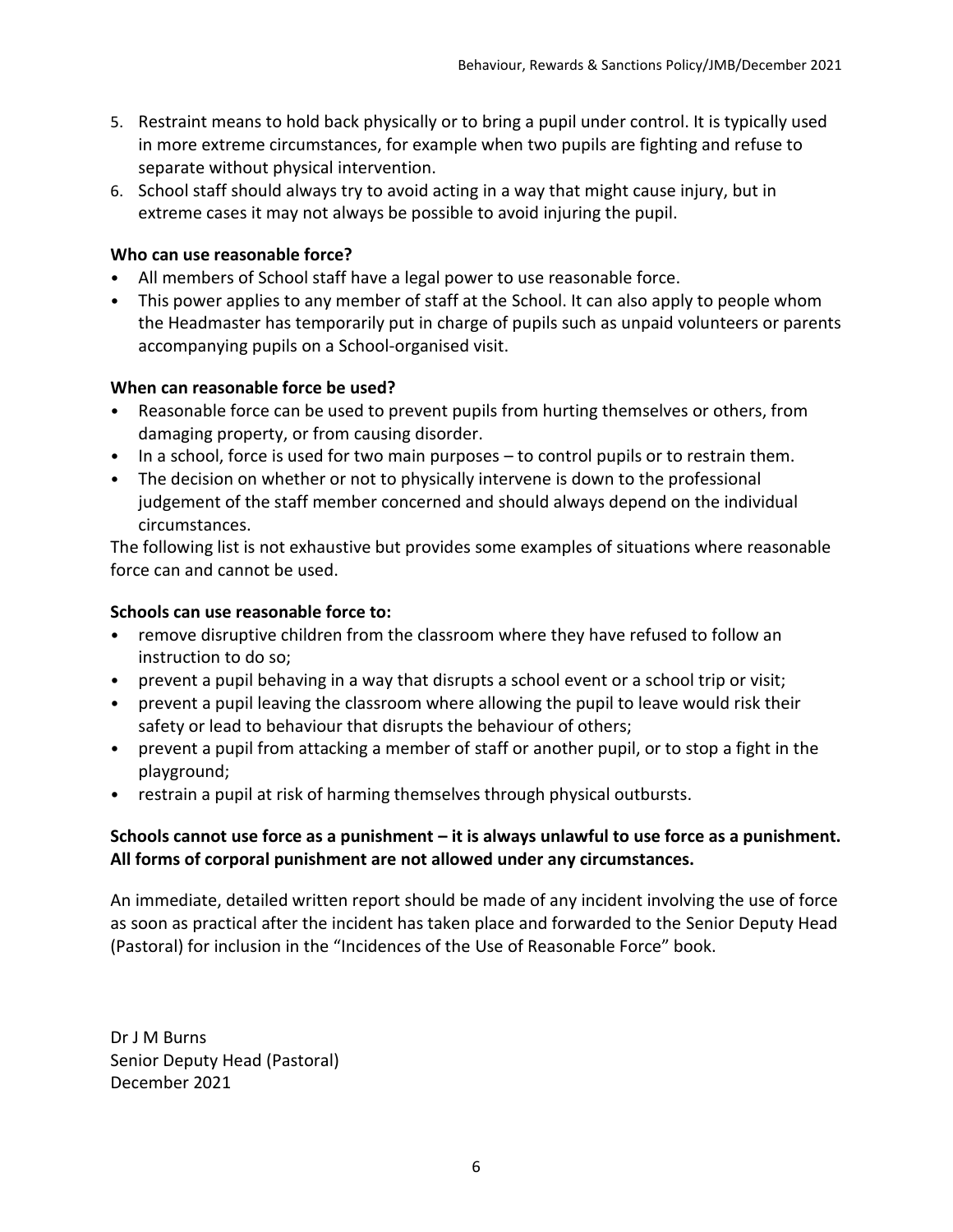#### Appendix 1

#### **Prefects' & Heads of House Privileges**

The SMT will meet with Prefects and Heads of Houses for breakfast in Queen's Hall on alternate Friday mornings to listen to their concerns or suggestions.

Prefects and Heads of Houses, will also be invited to join SMT and/or HSMs for drinks on the School campus. When the invitation is made, the pupil should check that their Housemaster/ mistress is happy for them to attend and they should sign out of the House at the agreed time. The pupil should comply with the School Alcohol Policy and report back to their Housemaster/ mistress at the agreed time and sign back in.

#### **School & House Prefects' Sanctions**

It is acknowledged that there may be times when prefects have the need to sanction a pupil who has broken rules or not followed instructions while the prefect has been carrying out their duties. Examples of offences for which sanctions can be given include:

- Being late for roll call
- Talking or inappropriate behaviour during roll call
- Misbehaviour during prep
- Being late for bed
- Excessive noise or being out of bed after lights out
- Failure to do assigned duties

#### Process

- 1. The prefect informs pupil of sanction
- 2. The Prefect informs HSM of sanction. HSM will authorise sanction, adjust the sanction or cancel the sanction as appropriate.
- 3. The HSM should record the sanction as a House note in iSAMS.

Appropriate sanctions include:

- (a) a map is to be drawn which is of educational value and features a country either being studied by the pupil or in the news. The map must be drawn on a piece of paper signed by the HSM and handed into HSM when complete.
- (b) performing extra duties in the house such as helping with laundry, cleaning, litter picking etc.
- (c) reading and providing a written summary of a newspaper article.
- (d) writing an essay about the importance of good behaviour/manners/core values, etc.